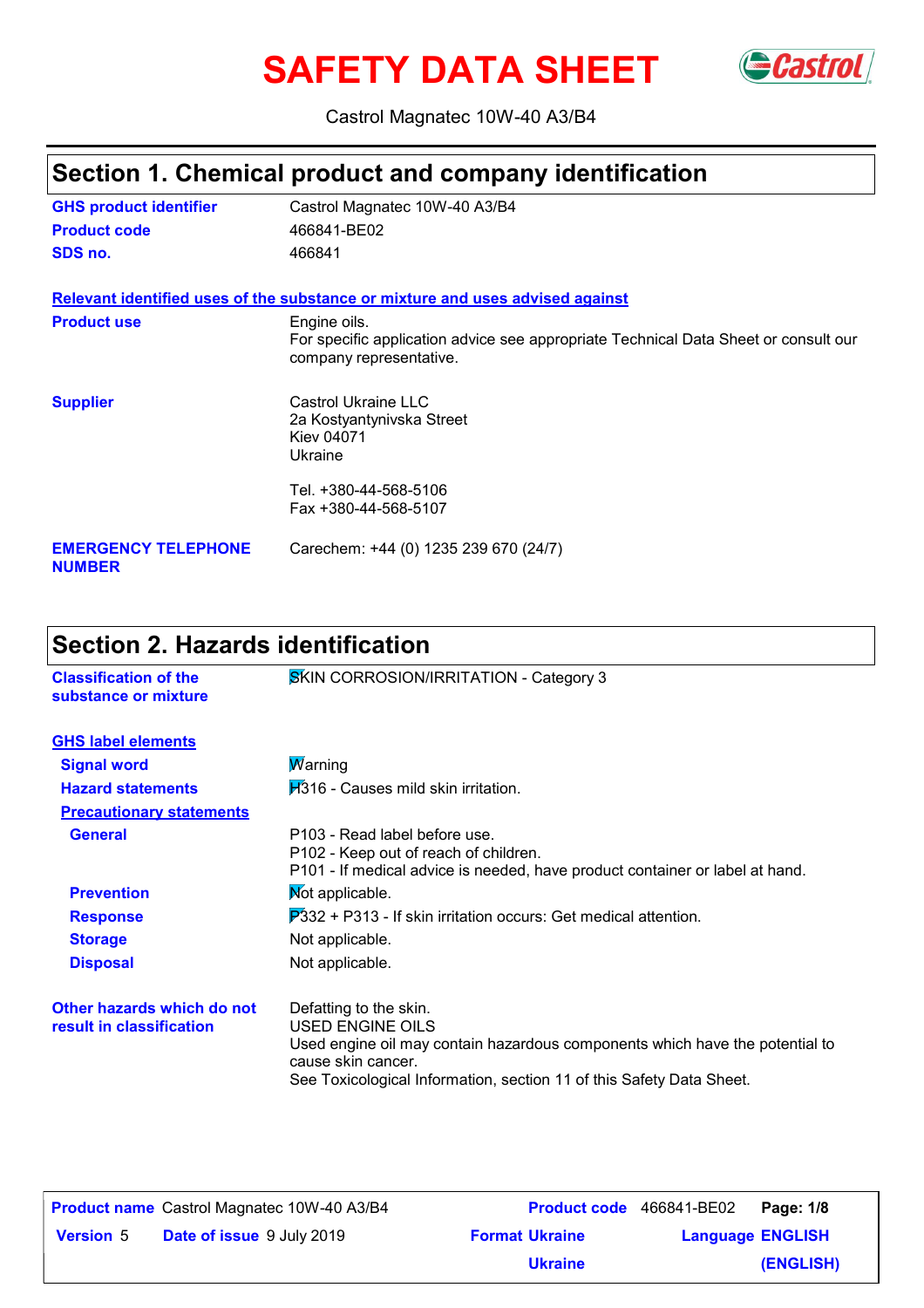### **Section 3. Composition/information on ingredients**

**Substance/mixture**

Mixture

Highly refined base oil (IP 346 DMSO extract < 3%). Proprietary performance additives.

| <b>Ingredient name</b>                                                                                     | $\frac{9}{6}$ | <b>CAS number</b> |
|------------------------------------------------------------------------------------------------------------|---------------|-------------------|
| $\boxed{\text{Phosphorodithioic acid, mixed O,O-bis(1,3-dimethylbutyl and iso-Pr)}}$<br>esters, zinc salts | -≤3           | 84605-29-8        |
| phenol, (tetrapropenyl) derivatives                                                                        | < 0.1         | 74499-35-7        |

**There are no additional ingredients present which, within the current knowledge of the supplier and in the concentrations applicable, are classified as hazardous to health or the environment and hence require reporting in this section.**

**Occupational exposure limits, if available, are listed in Section 8.**

### **Section 4. First aid measures**

| <b>Description of necessary first aid measures</b> |
|----------------------------------------------------|
|----------------------------------------------------|

| <b>Inhalation</b>          | In case of inhalation of decomposition products in a fire, symptoms may be delayed.<br>If inhaled, remove to fresh air. The exposed person may need to be kept under<br>medical surveillance for 48 hours. Get medical attention if symptoms occur.                                                                                  |
|----------------------------|--------------------------------------------------------------------------------------------------------------------------------------------------------------------------------------------------------------------------------------------------------------------------------------------------------------------------------------|
| <b>Ingestion</b>           | Do not induce vomiting unless directed to do so by medical personnel. Never give<br>anything by mouth to an unconscious person. If unconscious, place in recovery<br>position and get medical attention immediately. Get medical attention if adverse<br>health effects persist or are severe.                                       |
| <b>Skin contact</b>        | In case of contact, immediately flush skin with plenty of water for at least 15 minutes<br>while removing contaminated clothing and shoes. Wash skin thoroughly with soap<br>and water or use recognised skin cleanser. Wash clothing before reuse. Clean<br>shoes thoroughly before reuse. Get medical attention if symptoms occur. |
| <b>Eye contact</b>         | In case of contact, immediately flush eyes with plenty of water for at least 15<br>minutes. Eyelids should be held away from the eyeball to ensure thorough rinsing.<br>Check for and remove any contact lenses. Get medical attention.                                                                                              |
|                            | <b>Most important symptoms/effects, acute and delayed</b>                                                                                                                                                                                                                                                                            |
|                            | See Section 11 for more detailed information on health effects and symptoms.                                                                                                                                                                                                                                                         |
|                            | Indication of immediate medical attention and special treatment needed, if necessary                                                                                                                                                                                                                                                 |
| <b>Specific treatments</b> | No specific treatment.                                                                                                                                                                                                                                                                                                               |
| <b>Notes to physician</b>  | In case of inhalation of decomposition products in a fire, symptoms may be delayed.<br>The exposed person may need to be kept under medical surveillance for 48 hours.<br>Treatment should in general be symptomatic and directed to relieving any effects.                                                                          |

### **Section 5. Firefighting measures**

| <b>Extinguishing media</b>                           |                                                                                                                                                              |
|------------------------------------------------------|--------------------------------------------------------------------------------------------------------------------------------------------------------------|
| <b>Suitable extinguishing</b><br>media               | In case of fire, use foam, dry chemical or carbon dioxide extinguisher or spray.                                                                             |
| <b>Unsuitable extinguishing</b><br>media             | Do not use water jet.                                                                                                                                        |
| <b>Specific hazards arising</b><br>from the chemical | In a fire or if heated, a pressure increase will occur and the container may burst.                                                                          |
| <b>Hazardous thermal</b><br>decomposition products   | Combustion products may include the following:<br>carbon oxides (CO, CO <sub>2</sub> ) (carbon monoxide, carbon dioxide)<br>nitrogen oxides (NO, $NO2$ etc.) |

**Protection of first-aiders** Mo action shall be taken involving any personal risk or without suitable training. It

may be dangerous to the person providing aid to give mouth-to-mouth resuscitation.

|                  | <b>Product name</b> Castrol Magnatec 10W-40 A3/B4 |                       | <b>Product code</b> 466841-BE02 | Page: 2/8 |
|------------------|---------------------------------------------------|-----------------------|---------------------------------|-----------|
| <b>Version</b> 5 | <b>Date of issue 9 July 2019</b>                  | <b>Format Ukraine</b> | <b>Language ENGLISH</b>         |           |
|                  |                                                   | <b>Ukraine</b>        |                                 | (ENGLISH) |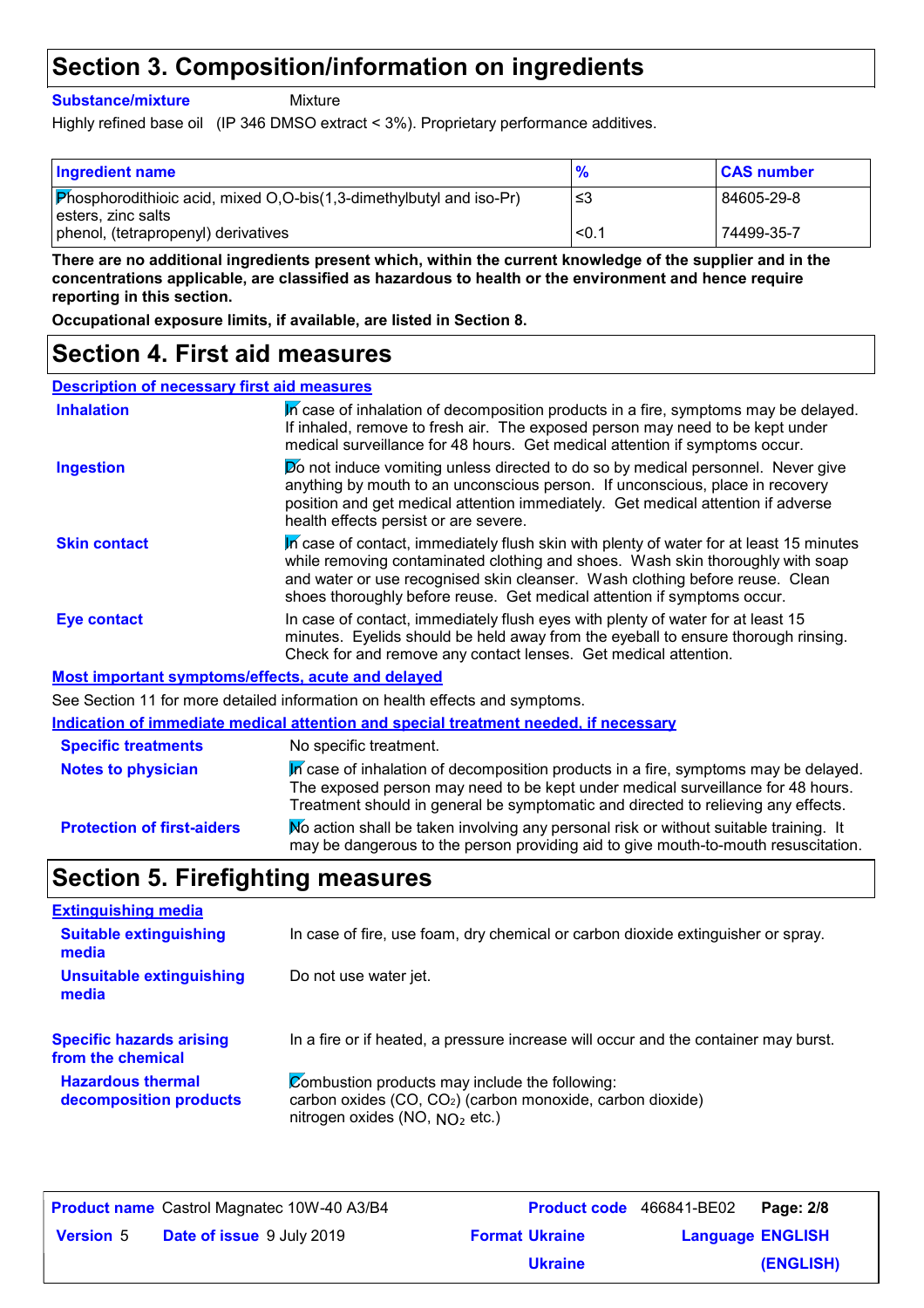# **Section 5. Firefighting measures**

| <b>Special protective actions</b><br>for fire-fighters | Promptly isolate the scene by removing all persons from the vicinity of the incident if<br>there is a fire. No action shall be taken involving any personal risk or without<br>suitable training. |
|--------------------------------------------------------|---------------------------------------------------------------------------------------------------------------------------------------------------------------------------------------------------|
| <b>Special protective</b>                              | Fire-fighters should wear positive pressure self-contained breathing apparatus                                                                                                                    |
| equipment for fire-fighters                            | (SCBA) and full turnout gear.                                                                                                                                                                     |

### **Section 6. Accidental release measures**

**Personal precautions, protective equipment and emergency procedures**

| For non-emergency<br>personnel                              | No action shall be taken involving any personal risk or without suitable training.<br>Evacuate surrounding areas. Keep unnecessary and unprotected personnel from<br>entering. Do not touch or walk through spilt material. Avoid breathing vapour or<br>mist. Provide adequate ventilation. Put on appropriate personal protective<br>equipment. Floors may be slippery; use care to avoid falling. Contact emergency<br>personnel.                                                    |
|-------------------------------------------------------------|-----------------------------------------------------------------------------------------------------------------------------------------------------------------------------------------------------------------------------------------------------------------------------------------------------------------------------------------------------------------------------------------------------------------------------------------------------------------------------------------|
| For emergency responders                                    | Entry into a confined space or poorly ventilated area contaminated with vapour, mist<br>or fume is extremely hazardous without the correct respiratory protective equipment<br>and a safe system of work. Wear self-contained breathing apparatus. Wear a<br>suitable chemical protective suit. Chemical resistant boots. See also the<br>information in "For non-emergency personnel".                                                                                                 |
| <b>Environmental precautions</b>                            | Avoid dispersal of spilt material and runoff and contact with soil, waterways, drains<br>and sewers. Inform the relevant authorities if the product has caused environmental<br>pollution (sewers, waterways, soil or air).                                                                                                                                                                                                                                                             |
| <b>Methods and material for containment and cleaning up</b> |                                                                                                                                                                                                                                                                                                                                                                                                                                                                                         |
| <b>Small spill</b>                                          | Stop leak if without risk. Move containers from spill area. Absorb with an inert<br>material and place in an appropriate waste disposal container. Dispose of via a<br>licensed waste disposal contractor.                                                                                                                                                                                                                                                                              |
| <b>Large spill</b>                                          | Stop leak if without risk. Move containers from spill area. Approach the release<br>from upwind. Prevent entry into sewers, water courses, basements or confined<br>areas. Contain and collect spillage with non-combustible, absorbent material e.g.<br>to conflict the constant fluid and all the company of the control of the conflict of the conflict of the control of the control of the control of the control of the control of the control of the control of the control of t |

sand, earth, vermiculite or diatomaceous earth and place in container for disposal according to local regulations. Contaminated absorbent material may pose the same hazard as the spilt product. Dispose of via a licensed waste disposal contractor.

# **Section 7. Handling and storage**

| <b>Precautions for safe handling</b>                 |                                                                                                                                                                                                                                                                                                                                                                                                                   |
|------------------------------------------------------|-------------------------------------------------------------------------------------------------------------------------------------------------------------------------------------------------------------------------------------------------------------------------------------------------------------------------------------------------------------------------------------------------------------------|
| <b>Protective measures</b>                           | $\blacktriangleright$ to appropriate personal protective equipment (see Section 8). Do not ingest.<br>Avoid contact with eyes, skin and clothing. Avoid breathing vapour or mist. Keep in<br>the original container or an approved alternative made from a compatible material,<br>kept tightly closed when not in use. Empty containers retain product residue and<br>can be hazardous. Do not reuse container.  |
| <b>Advice on general</b><br>occupational hygiene     | Eating, drinking and smoking should be prohibited in areas where this material is<br>handled, stored and processed. Wash thoroughly after handling. Remove<br>contaminated clothing and protective equipment before entering eating areas. See<br>also Section 8 for additional information on hygiene measures.                                                                                                  |
| <b>Conditions for safe storage,</b><br>including any | Store in accordance with local regulations. Store in original container protected<br>from direct sunlight in a dry, cool and well-ventilated area, away from incompatible                                                                                                                                                                                                                                         |
| incompatibilities                                    | materials (see Section 10) and food and drink. Keep container tightly closed and<br>sealed until ready for use. Store and use only in equipment/containers designed for<br>use with this product. Containers that have been opened must be carefully resealed<br>and kept upright to prevent leakage. Do not store in unlabelled containers. Use<br>appropriate containment to avoid environmental contamination. |
| <b>Not suitable</b>                                  | Prolonged exposure to elevated temperature.                                                                                                                                                                                                                                                                                                                                                                       |
| Product name Castrol Magnatec 10W-40 A3/B4           | Product code 466841-BE02<br>Page: 3/8                                                                                                                                                                                                                                                                                                                                                                             |
| <b>Version</b> 5<br><b>Date of issue 9 July 2019</b> | <b>Format Ukraine</b><br><b>Language ENGLISH</b>                                                                                                                                                                                                                                                                                                                                                                  |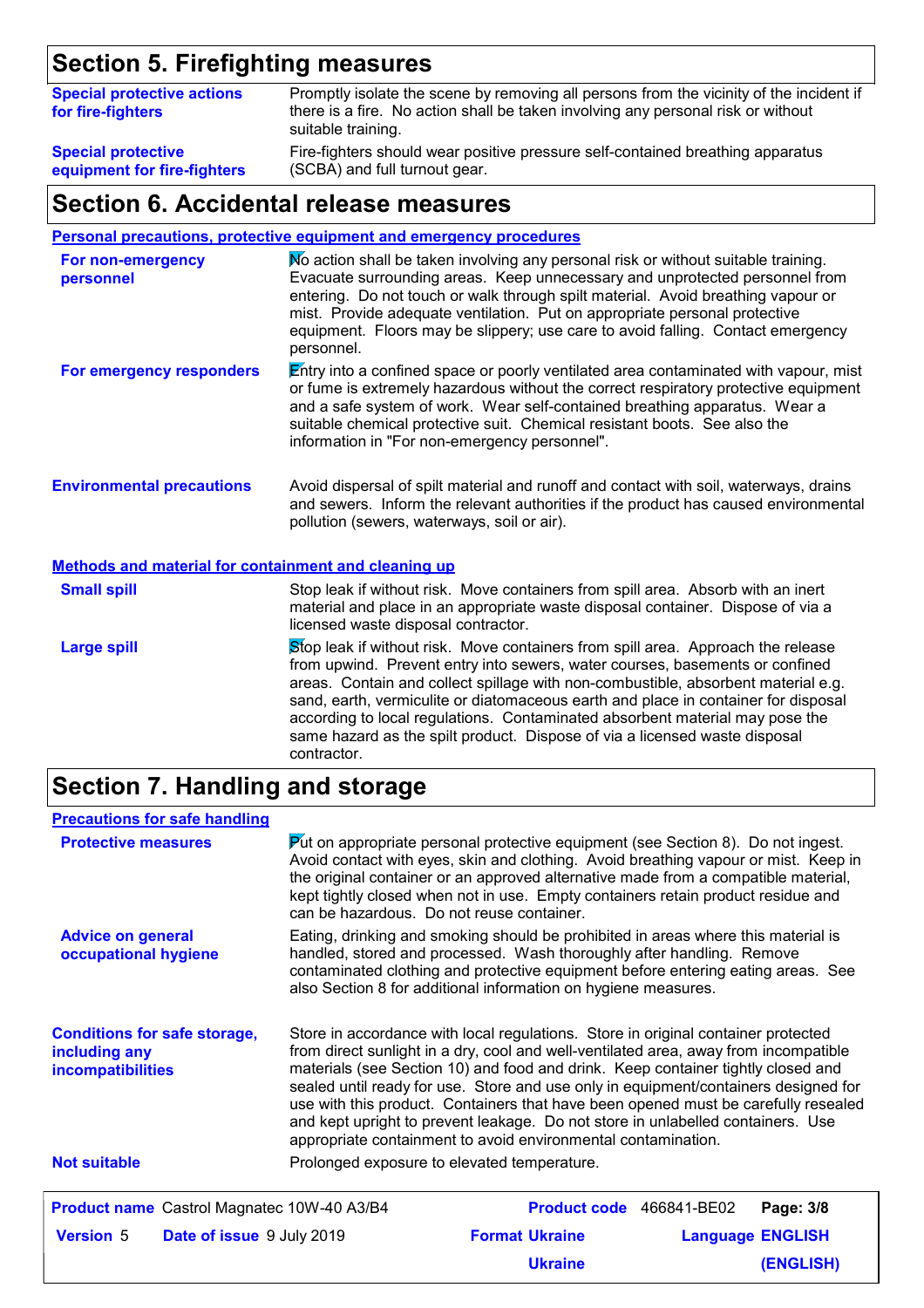# **Section 8. Exposure controls/personal protection**

#### **Control parameters**

### **Occupational exposure limits**

No exposure limit value known.

| <b>Appropriate engineering</b><br><b>controls</b> | Provide exhaust ventilation or other engineering controls to keep the relevant<br>airborne concentrations below their respective occupational exposure limits.<br>All activities involving chemicals should be assessed for their risks to health, to<br>ensure exposures are adequately controlled. Personal protective equipment should<br>only be considered after other forms of control measures (e.g. engineering controls)<br>have been suitably evaluated. Personal protective equipment should conform to<br>appropriate standards, be suitable for use, be kept in good condition and properly<br>maintained.<br>Your supplier of personal protective equipment should be consulted for advice on<br>selection and appropriate standards. For further information contact your national<br>organisation for standards.<br>The final choice of protective equipment will depend upon a risk assessment. It is<br>important to ensure that all items of personal protective equipment are compatible. |
|---------------------------------------------------|---------------------------------------------------------------------------------------------------------------------------------------------------------------------------------------------------------------------------------------------------------------------------------------------------------------------------------------------------------------------------------------------------------------------------------------------------------------------------------------------------------------------------------------------------------------------------------------------------------------------------------------------------------------------------------------------------------------------------------------------------------------------------------------------------------------------------------------------------------------------------------------------------------------------------------------------------------------------------------------------------------------|
| <b>Environmental exposure</b><br>controls         | Emissions from ventilation or work process equipment should be checked to ensure<br>they comply with the requirements of environmental protection legislation. In some<br>cases, fume scrubbers, filters or engineering modifications to the process<br>equipment will be necessary to reduce emissions to acceptable levels.                                                                                                                                                                                                                                                                                                                                                                                                                                                                                                                                                                                                                                                                                 |
| <b>Individual protection measures</b>             |                                                                                                                                                                                                                                                                                                                                                                                                                                                                                                                                                                                                                                                                                                                                                                                                                                                                                                                                                                                                               |
| <b>Hygiene measures</b>                           | Wash hands, forearms and face thoroughly after handling chemical products, before<br>eating, smoking and using the lavatory and at the end of the working period.<br>Appropriate techniques should be used to remove potentially contaminated clothing.<br>Wash contaminated clothing before reusing. Ensure that eyewash stations and<br>safety showers are close to the workstation location.                                                                                                                                                                                                                                                                                                                                                                                                                                                                                                                                                                                                               |
| <b>Eye/face protection</b>                        | Safety glasses with side shields.                                                                                                                                                                                                                                                                                                                                                                                                                                                                                                                                                                                                                                                                                                                                                                                                                                                                                                                                                                             |
| <b>Skin protection</b>                            |                                                                                                                                                                                                                                                                                                                                                                                                                                                                                                                                                                                                                                                                                                                                                                                                                                                                                                                                                                                                               |
| <b>Hand protection</b>                            | Wear protective gloves if prolonged or repeated contact is likely. Wear chemical<br>resistant gloves. Recommended: Nitrile gloves. The correct choice of protective<br>gloves depends upon the chemicals being handled, the conditions of work and use,<br>and the condition of the gloves (even the best chemically resistant glove will break<br>down after repeated chemical exposures). Most gloves provide only a short time of<br>protection before they must be discarded and replaced. Because specific work<br>environments and material handling practices vary, safety procedures should be<br>developed for each intended application. Gloves should therefore be chosen in<br>consultation with the supplier/manufacturer and with a full assessment of the<br>working conditions.                                                                                                                                                                                                               |
| <b>Body protection</b>                            | Use of protective clothing is good industrial practice<br>Personal protective equipment for the body should be selected based on the task<br>being performed and the risks involved and should be approved by a specialist<br>before handling this product.<br>Cotton or polyester/cotton overalls will only provide protection against light<br>superficial contamination that will not soak through to the skin. Overalls should be<br>laundered on a regular basis. When the risk of skin exposure is high (e.g. when<br>cleaning up spillages or if there is a risk of splashing) then chemical resistant aprons<br>and/or impervious chemical suits and boots will be required.                                                                                                                                                                                                                                                                                                                          |

|                  | <b>Product name</b> Castrol Magnatec 10W-40 A3/B4 | <b>Product code</b> 466841-BE02 |                         | Page: 4/8 |
|------------------|---------------------------------------------------|---------------------------------|-------------------------|-----------|
| <b>Version 5</b> | <b>Date of issue</b> 9 July 2019                  | <b>Format Ukraine</b>           | <b>Language ENGLISH</b> |           |
|                  |                                                   | <b>Ukraine</b>                  |                         | (ENGLISH) |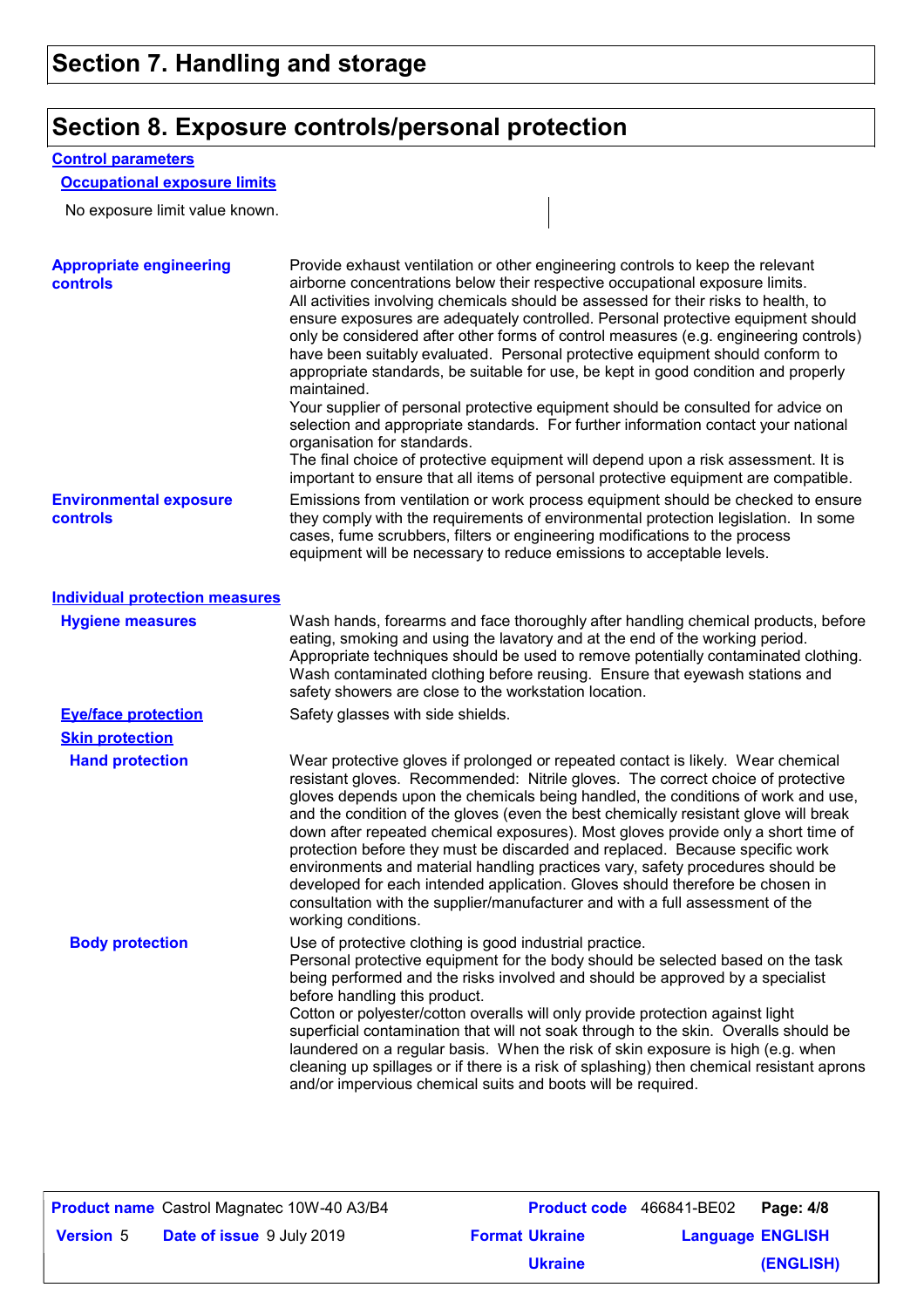### **Section 8. Exposure controls/personal protection**

**Respiratory protection**

In case of insufficient ventilation, wear suitable respiratory equipment. The correct choice of respiratory protection depends upon the chemicals being handled, the conditions of work and use, and the condition of the respiratory equipment. Safety procedures should be developed for each intended application. Respiratory protection equipment should therefore be chosen in consultation with the supplier/manufacturer and with a full assessment of the working conditions.

# **Section 9. Physical and chemical properties**

| <b>Appearance</b>                                      |                                                                                                                                       |
|--------------------------------------------------------|---------------------------------------------------------------------------------------------------------------------------------------|
| <b>Physical state</b>                                  | Liquid.                                                                                                                               |
| <b>Colour</b>                                          | Amber. [Light]                                                                                                                        |
| <b>Odour</b>                                           | Not available.                                                                                                                        |
| <b>Odour threshold</b>                                 | Not available.                                                                                                                        |
| рH                                                     | Not available.                                                                                                                        |
| <b>Melting point</b>                                   | Not available.                                                                                                                        |
| <b>Boiling point</b>                                   | Not available.                                                                                                                        |
| <b>Flash point</b>                                     | Closed cup: 204°C (399.2°F) [Pensky-Martens.]<br>Open cup: 242°C (467.6°F) [Cleveland.]                                               |
| <b>Evaporation rate</b>                                | Not available.                                                                                                                        |
| <b>Flammability (solid, gas)</b>                       | Not applicable. Based on - Physical state                                                                                             |
| <b>Lower and upper explosive</b><br>(flammable) limits | Not available.                                                                                                                        |
| <b>Vapour pressure</b>                                 | Not available.                                                                                                                        |
| <b>Vapour density</b>                                  | Not available.                                                                                                                        |
| <b>Relative density</b>                                | Not available.                                                                                                                        |
| <b>Density</b>                                         | <1000 kg/m <sup>3</sup> (<1 g/cm <sup>3</sup> ) at 15 <sup>°</sup> C                                                                  |
| <b>Solubility</b>                                      | insoluble in water.                                                                                                                   |
| <b>Partition coefficient: n-</b><br>octanol/water      | Not available.                                                                                                                        |
| <b>Auto-ignition temperature</b>                       | Not available.                                                                                                                        |
| <b>Decomposition temperature</b>                       | Not available.                                                                                                                        |
| <b>Viscosity</b>                                       | Kinematic: 99.9 mm <sup>2</sup> /s (99.9 cSt) at 40 $^{\circ}$ C<br>Kinematic: 14.6 mm <sup>2</sup> /s (14.6 cSt) at 100 $^{\circ}$ C |

### **Section 10. Stability and reactivity**

| <b>Reactivity</b>                                   | No specific test data available for this product. Refer to Conditions to avoid and<br>Incompatible materials for additional information.                                   |
|-----------------------------------------------------|----------------------------------------------------------------------------------------------------------------------------------------------------------------------------|
| <b>Chemical stability</b>                           | The product is stable.                                                                                                                                                     |
| <b>Possibility of hazardous</b><br><b>reactions</b> | Under normal conditions of storage and use, hazardous reactions will not occur.<br>Under normal conditions of storage and use, hazardous polymerisation will not<br>occur. |
| <b>Conditions to avoid</b>                          | Avoid all possible sources of ignition (spark or flame).                                                                                                                   |
| <b>Incompatible materials</b>                       | Reactive or incompatible with the following materials: oxidising materials.                                                                                                |
| <b>Hazardous decomposition</b><br>products          | Under normal conditions of storage and use, hazardous decomposition products<br>should not be produced.                                                                    |

|                  | <b>Product name</b> Castrol Magnatec 10W-40 A3/B4 |                       | Product code 466841-BE02 | Page: 5/8 |
|------------------|---------------------------------------------------|-----------------------|--------------------------|-----------|
| <b>Version 5</b> | <b>Date of issue</b> 9 July 2019                  | <b>Format Ukraine</b> | <b>Language ENGLISH</b>  |           |
|                  |                                                   | <b>Ukraine</b>        |                          | (ENGLISH) |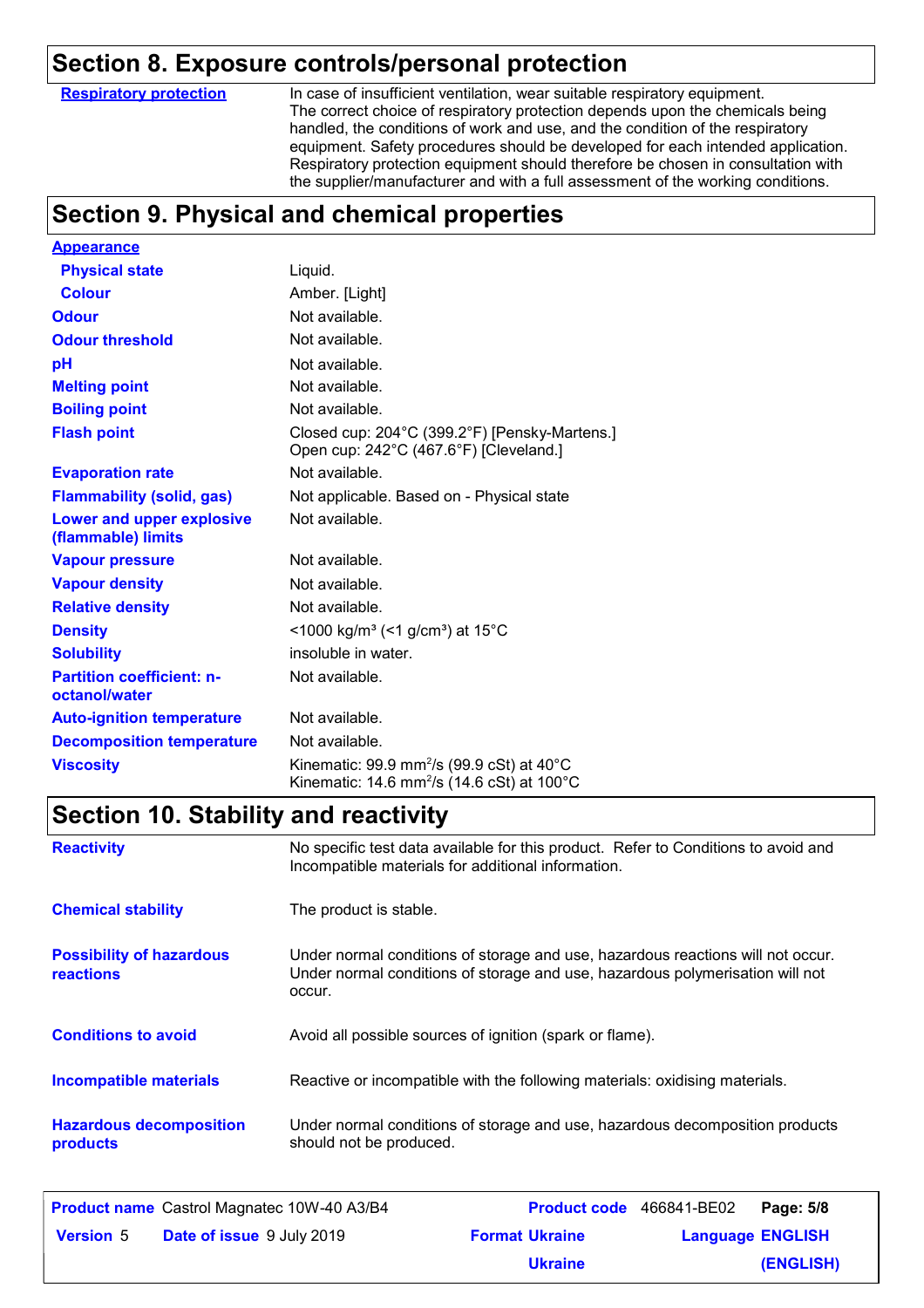# **Section 11. Toxicological information**

#### **Information on toxicological effects**

| Information on likely routes<br>of exposure | Routes of entry anticipated: Dermal, Inhalation.                                                                           |  |
|---------------------------------------------|----------------------------------------------------------------------------------------------------------------------------|--|
| <b>Potential acute health effects</b>       |                                                                                                                            |  |
| <b>Eye contact</b>                          | Mo known significant effects or critical hazards.                                                                          |  |
| <b>Inhalation</b>                           | <b>Exposure to decomposition products may cause a health hazard. Serious effects</b><br>may be delayed following exposure. |  |
| <b>Skin contact</b>                         | Causes mild skin irritation. Defatting to the skin.                                                                        |  |
| <b>Ingestion</b>                            | <b>Irritating to mouth, throat and stomach.</b>                                                                            |  |
|                                             | Symptoms related to the physical, chemical and toxicological characteristics                                               |  |
| <b>Eye contact</b>                          | Adverse symptoms may include the following:<br>pain or irritation<br>watering                                              |  |

|                     | watering<br>redness                                                                         |
|---------------------|---------------------------------------------------------------------------------------------|
| <b>Inhalation</b>   | No specific data.                                                                           |
| <b>Skin contact</b> | Adverse symptoms may include the following:<br>irritation<br>redness<br>dryness<br>cracking |
| <b>Ingestion</b>    | No specific data.                                                                           |

#### **Delayed and immediate effects as well as chronic effects from short and long-term exposure**

#### **Potential chronic health effects**

| <b>General</b>               | USED ENGINE OILS<br>Combustion products resulting from the operation of internal combustion engines<br>contaminate engine oils during use. Used engine oil may contain hazardous<br>components which have the potential to cause skin cancer. Frequent or prolonged<br>contact with all types and makes of used engine oil must therefore be avoided and a<br>high standard of personal hygiene maintained. |
|------------------------------|-------------------------------------------------------------------------------------------------------------------------------------------------------------------------------------------------------------------------------------------------------------------------------------------------------------------------------------------------------------------------------------------------------------|
| <b>Carcinogenicity</b>       | No known significant effects or critical hazards.                                                                                                                                                                                                                                                                                                                                                           |
| <b>Mutagenicity</b>          | No known significant effects or critical hazards.                                                                                                                                                                                                                                                                                                                                                           |
| <b>Teratogenicity</b>        | No known significant effects or critical hazards.                                                                                                                                                                                                                                                                                                                                                           |
| <b>Developmental effects</b> | No known significant effects or critical hazards.                                                                                                                                                                                                                                                                                                                                                           |
| <b>Fertility effects</b>     | No known significant effects or critical hazards.                                                                                                                                                                                                                                                                                                                                                           |

### **Section 12. Ecological information**

**Environmental effects** No known significant effects or critical hazards.

#### **Persistence and degradability**

Expected to be biodegradable.

#### **Bioaccumulative potential**

This product is not expected to bioaccumulate through food chains in the environment.

#### **Mobility in soil**

|                  | <b>Product name</b> Castrol Magnatec 10W-40 A3/B4 |                       | Product code 466841-BE02 | Page: 6/8 |
|------------------|---------------------------------------------------|-----------------------|--------------------------|-----------|
| <b>Version 5</b> | <b>Date of issue 9 July 2019</b>                  | <b>Format Ukraine</b> | <b>Language ENGLISH</b>  |           |
|                  |                                                   | <b>Ukraine</b>        |                          | (ENGLISH) |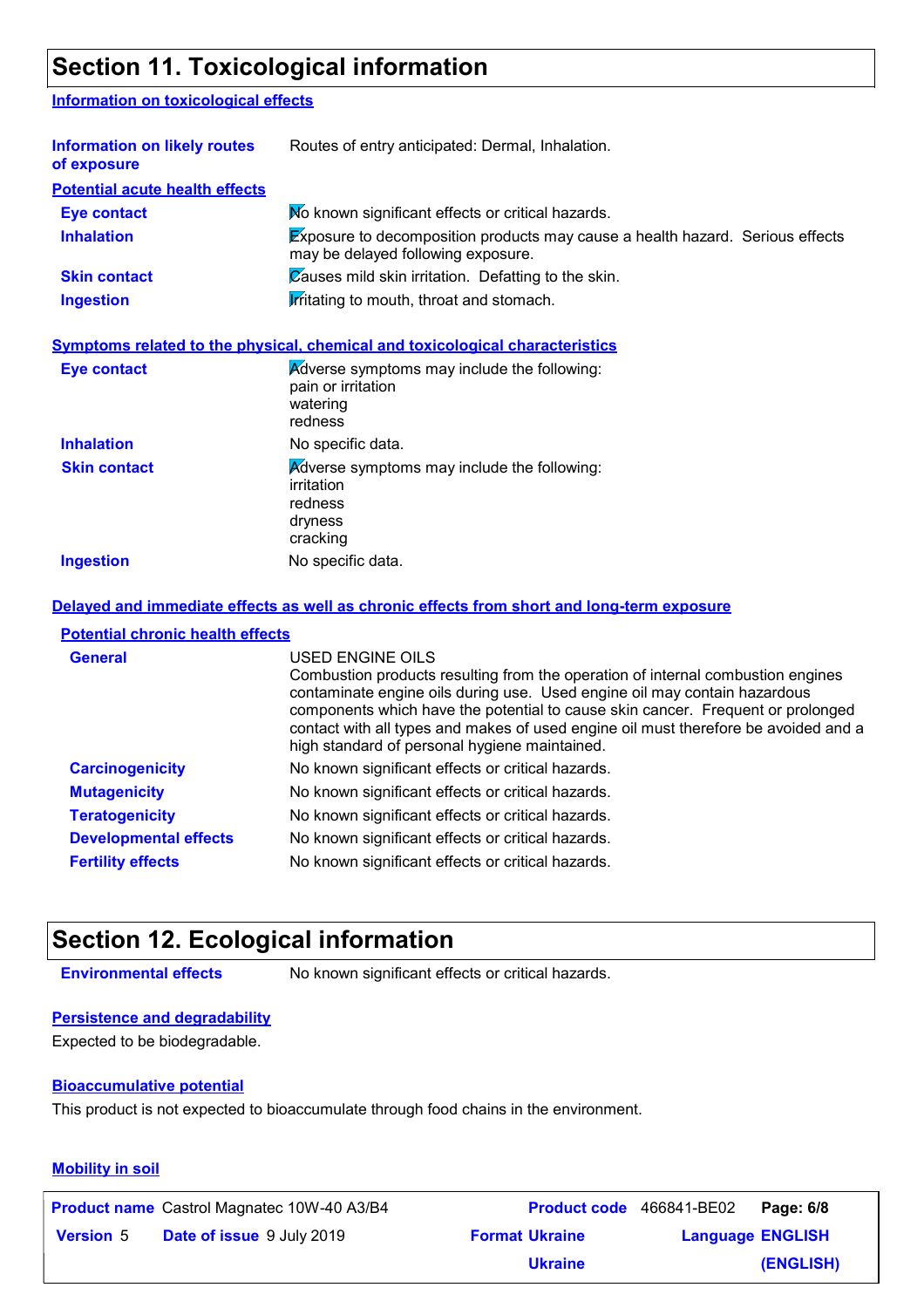### **Section 12. Ecological information**

**Mobility** Spillages may penetrate the soil causing ground water contamination.

**Other ecological information** Spills may form a film on water surfaces causing physical damage to organisms. Oxygen transfer could also be impaired.

### **Section 13. Disposal considerations**

The generation of waste should be avoided or minimised wherever possible. Significant quantities of waste product residues should not be disposed of via the foul sewer but processed in a suitable effluent treatment plant. Dispose of surplus and non-recyclable products via a licensed waste disposal contractor. Disposal of this product, solutions and any by-products should at all times comply with the requirements of environmental protection and waste disposal legislation and any regional local authority requirements. Waste packaging should be recycled. Incineration or landfill should only be considered when recycling is not feasible. This material and its container must be disposed of in a safe way. Care should be taken when handling emptied containers that have not been cleaned or rinsed out. Empty containers or liners may retain some product residues. Avoid dispersal of spilt material and runoff and contact with soil, waterways, drains and sewers. **Disposal methods**

### **Section 14. Transport information**

|                                      | <b>IMDG</b>              | <b>IATA</b>              |
|--------------------------------------|--------------------------|--------------------------|
| <b>UN number</b>                     | Not regulated.           | Not regulated.           |
| <b>UN proper</b><br>shipping name    | $\overline{\phantom{a}}$ |                          |
| <b>Transport hazard</b><br>class(es) | $\overline{\phantom{a}}$ | ۰                        |
| <b>Packing group</b>                 | $\overline{\phantom{a}}$ | $\overline{\phantom{a}}$ |
| <b>Environmental</b><br>hazards      | No.                      | No.                      |
| <b>Additional</b><br>information     |                          | $\overline{\phantom{a}}$ |

**Special precautions for user** Not available.

# **Section 15. Regulatory information**

#### **Regulation according to other foreign laws**

| <b>REACH Status</b>                               | The company, as identified in Section 1, sells this product in the EU in compliance<br>with the current requirements of REACH. |                                 |           |
|---------------------------------------------------|--------------------------------------------------------------------------------------------------------------------------------|---------------------------------|-----------|
| <b>United States inventory</b><br>(TSCA 8b)       | All components are active or exempted.                                                                                         |                                 |           |
| <b>Australia inventory (AICS)</b>                 | All components are listed or exempted.                                                                                         |                                 |           |
| <b>Canada inventory</b>                           | All components are listed or exempted.                                                                                         |                                 |           |
| <b>China inventory (IECSC)</b>                    | All components are listed or exempted.                                                                                         |                                 |           |
| <b>Japan inventory (ENCS)</b>                     | All components are listed or exempted.                                                                                         |                                 |           |
| <b>Korea inventory (KECI)</b>                     | All components are listed or exempted.                                                                                         |                                 |           |
|                                                   |                                                                                                                                |                                 |           |
| <b>Product name</b> Castrol Magnatec 10W-40 A3/B4 |                                                                                                                                | <b>Product code</b> 466841-BE02 | Page: 7/8 |

|                  | <b>Product name</b> Castrol Magnatec 10W-40 A3/B4 |                       | Product code 466841-BE02 | Page: 7/8 |
|------------------|---------------------------------------------------|-----------------------|--------------------------|-----------|
| <b>Version</b> 5 | <b>Date of issue</b> 9 July 2019                  | <b>Format Ukraine</b> | <b>Language ENGLISH</b>  |           |
|                  |                                                   | <b>Ukraine</b>        |                          | (ENGLISH) |